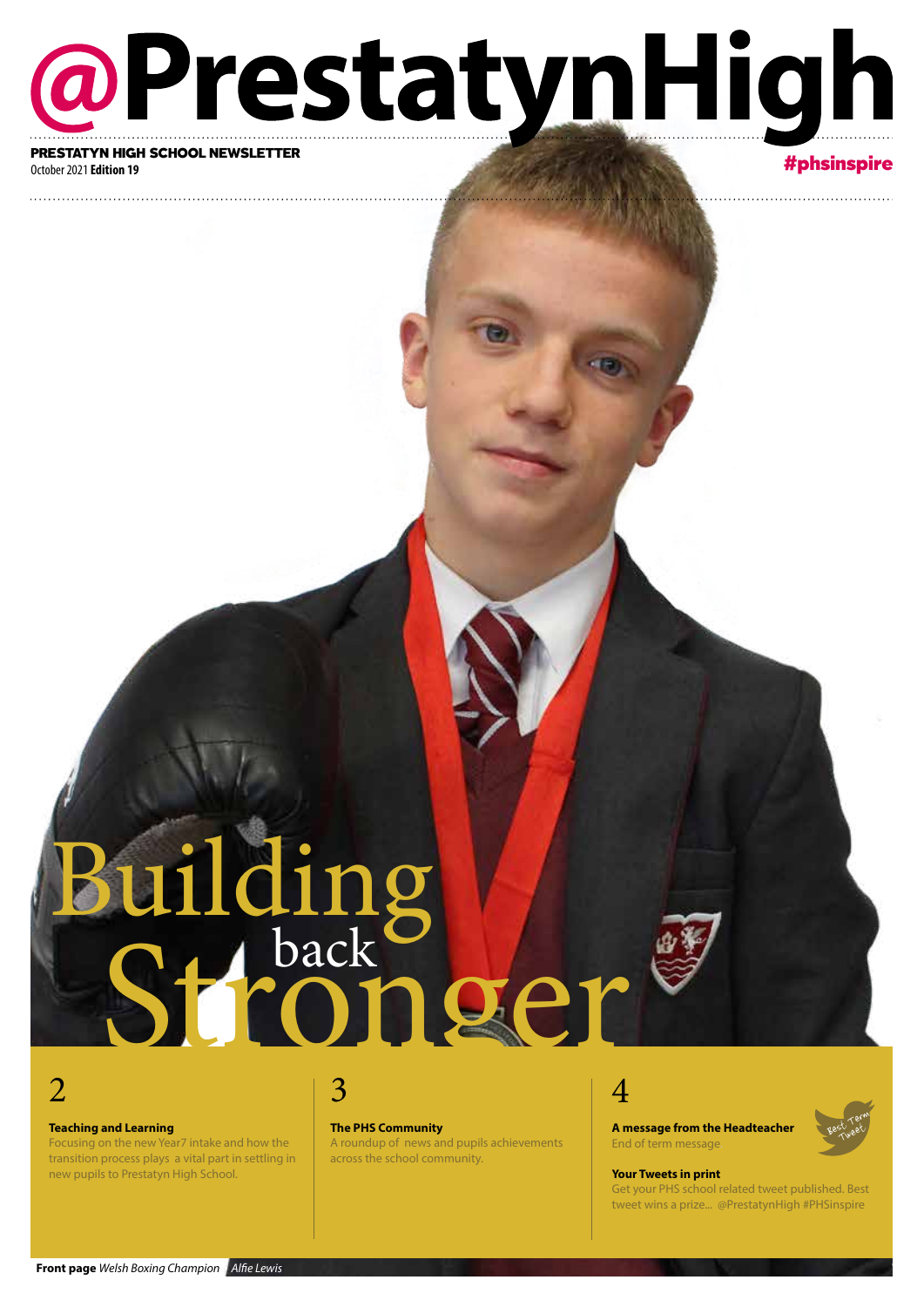TEACHING & LEARNING

# OPEN EVE

The school work hard to provide a caring, environment in which every child is known, nurtured, safe and happy.

**Mr D North** Head of Year 7

**At Prestatyn High School we are committed to providing an outstanding transition programme for our young people which enables Year 7 pupils to settle in quickly.** 

The past two years have seen the added challenges of COVID which has meant that we have had to change the way we have done things. We have missed much of the face to face contact with the children in their final years at primary school, but our care and pastoral support for our pupils remains outstanding, and our commitment to the well-being of every child is unwavering.

This year, once again, we are complying fully with Welsh Government and Local Authority Guidance to keep all of our pupils, staff and visitors safe. This does mean that we are unable to run our traditional Open Evening but we have amended our transition planning to allow for the best possible experience.

We have established links with our local primary schools and David North and Julie Jones, Head and Assistant Head of Year 7, work closely with the primary schools to get to know each child. As last year, we will use the power of technology to give our prospective pupils and their families a taste of what it is like in Prestatyn High School. We will also be offering a limited number of in person school visits that are bookable on a first come, first served basis. During the Spring and Summer terms, we hope to resume our face to face transition programme which will include exciting and stimulating activities which, together with the induction days, will give pupils a real experience of secondary school.

To aid transition, Prestatyn High School has a designated entrance for the Year 7 pupils to enter each morning. The Year 7 pupils also have their own designated areas for break and lunchtime. This area provides the perfect place for pupils to socialise during their free time.

During these unprecedented times, everyone at Prestatyn High School will endeavour to provide the right level of support for every child and to make their transition from primary to secondary school at the forefront of everything we do.

. . . . . . . . . . . . .

. . . . . . . . . . . . .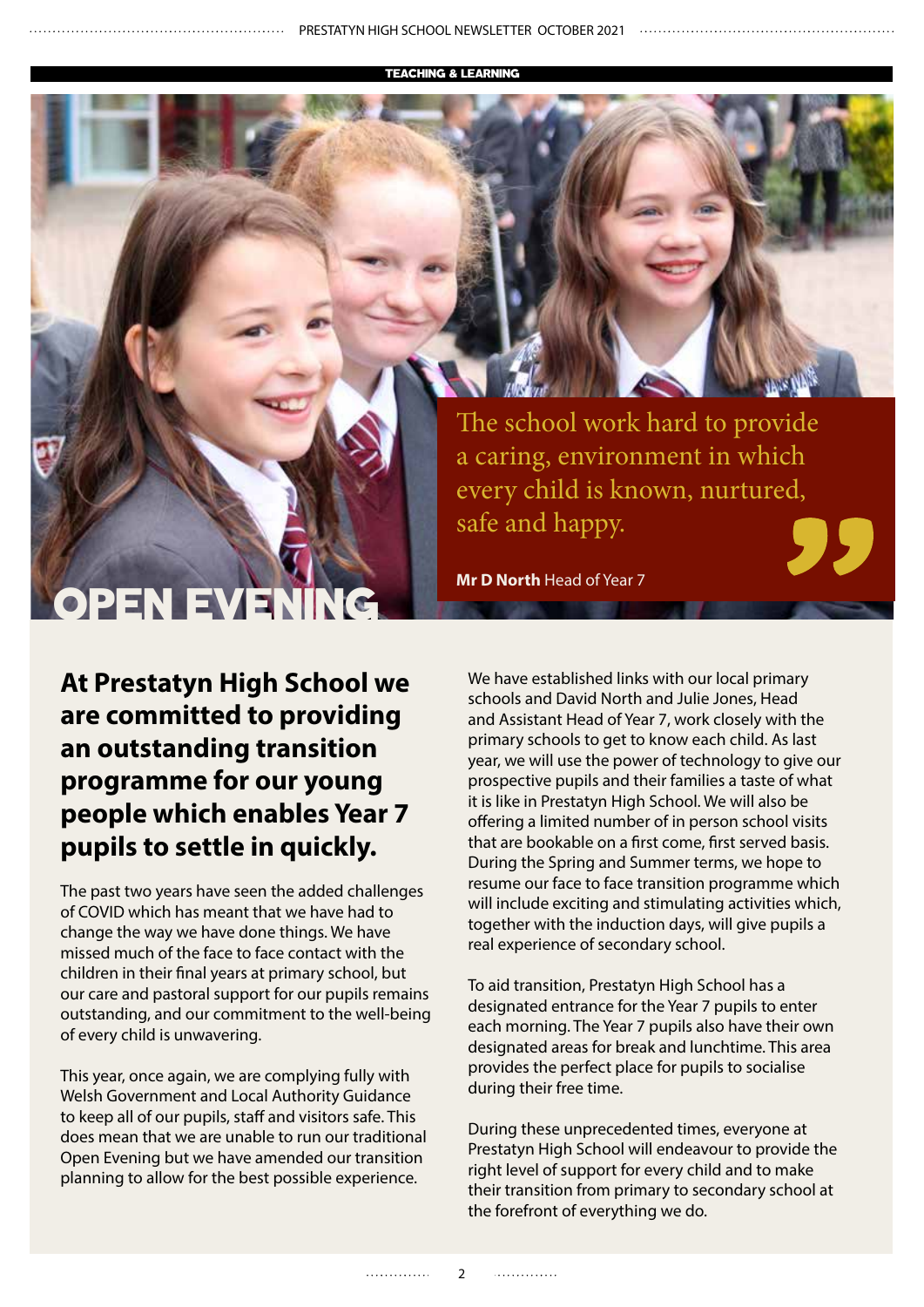THE PHS COMMUNITY

## BOXING GOLD FOR ALFIE LEWIS

The school recognises the sporting acheivement of one of its pupils. A fantastic achievement by Alfie Lewis in Y10! He won gold at the Welsh Amateur Boxing Championships in Cardiff 3rd October. Alfie was also named best Schoolboy in the competition!



**Boxing Gold -** Sharon Frobisher, Neil Foley, Alfie Lewis and Dan Lewis

# HEAD OF SERVICE **APPOINTMEN**

October saw Ameera Ahmed assist the local authority to appoint the Head of Service for Denbighshire County Council Education and Children's services.



### BUILDING A BETTER SCHOOL



This year, saw a huge investment to our Humanities block and gymasium facilities to support and promote excellence in education. Over the Summer holidays the old metal windows removed and were replaced with new double glazed units. The next phase will be to add new ceilings, lighting and flooring to the aging Humanities block.

### UNIVERSITY NEXT **STEPS**

Prestatyn Sixth student, Dan North, is celebrating after securing a place at the prestigious Lucy Cavendish in Cambridge. Dan will study Geography at Cambridge University after getting A\* in Geography and Chemistry and an A in English Literature



to take the next step on the path to achieving his dream of becoming an Environmental Research Scientist.

# DEDICATED ALN SUPPORT

 We are very proud of the work our ALN department does to support pupils across the age and ability range. Currently, the department has three dedicated rooms, as well as a small kitchen for the department's Breakfast Club. The department has a cosy nurturing environment where pupils are made to feel welcome with computer facilities to support the development of key skills.

Our sector-leading Nurture provision in Year 7 allows for a highly structured and supported start to secondary school for those pupils who need it most. Whilst the focus is on literacy and numeracy, pupil well-being, improving confidence, self-esteem and team working are at the core of our practice.